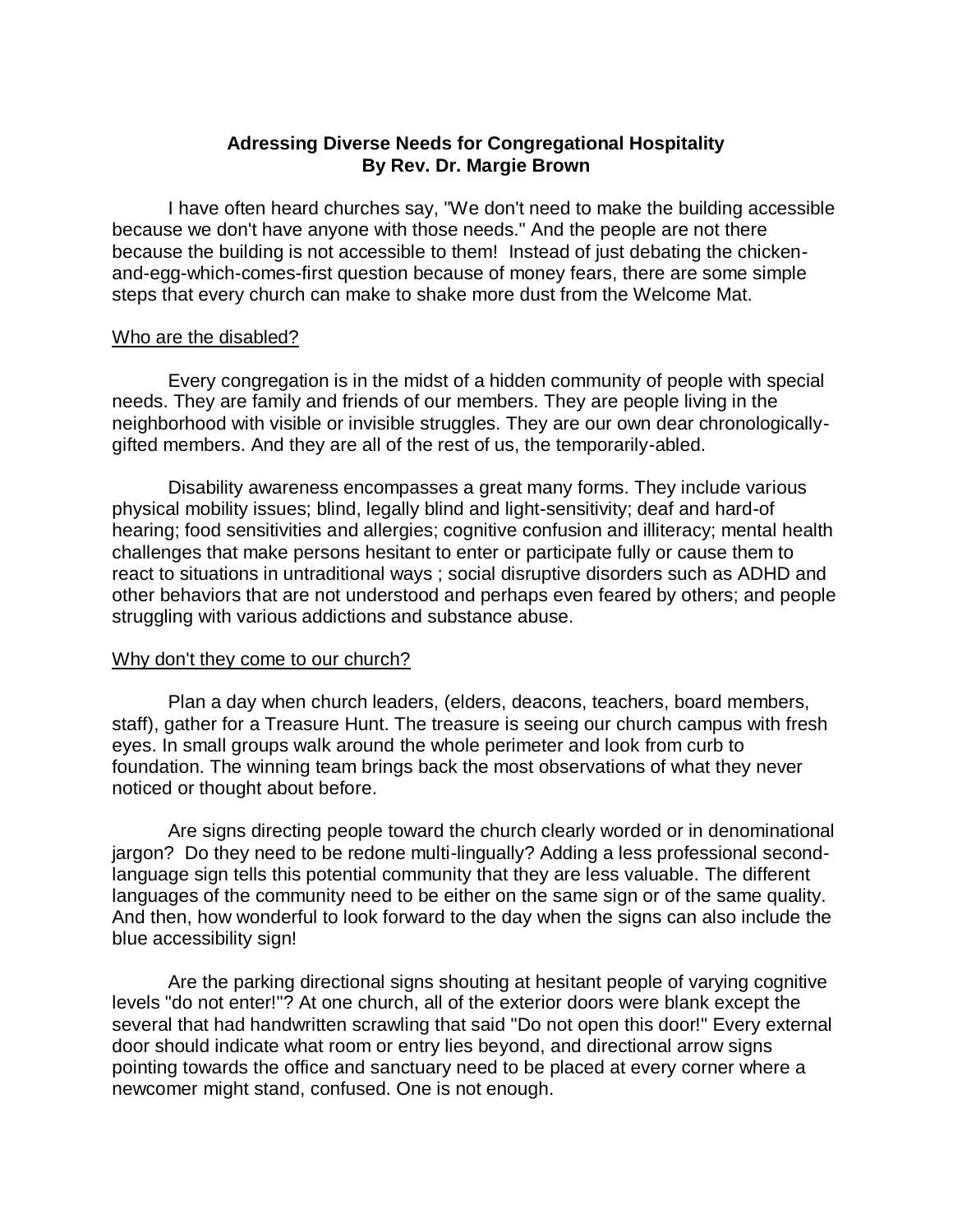Long-timers can make their way around blindfolded, but newcomers need lighting that is both safe and adequate wherever the property might beckon them to lose their way. "Walk towards the light" works for a sermon but is not sufficient for someone trying to find the hidden catacombs where a meeting is being held.

Inside the building, door signs need to be larger than the ones we all ordered in the fifties, and in color and font that is most functional rather than pretty. It is alright to have more than one directory map at the entrance. Look for where additional reminders of which way to turn could help. And signs perpendicular to the doors help encourage hesitant folks down the hallway. No visitors ever attending? Our own people will be aging into confusion and memory loss and in need of some extra direction.

#### Begin with \$20 worth of rubber stops, duct tape, crackers, paper labels and pens.

Often the bathroom doors are too heavy for people with visible or invisible weaknesses. If they can't be left open during church use times, use a simple door stop to keep it open a tad because it is easier to open a door that is already part-way open.

Put blue duct tape along the edge of steps that are hard to see. This works well for both inside and outside steps. I did so on my outside concrete steps and they lasted through the rain for more than a year before they started to look like they could be redone.

Have a small amount of gluten-free bread or crackers available on the communion trays, and use 100% juice instead of juice with sugar and other additives.

Have a small white-board in or near the kitchen where people can anonymously put food sensitivities or allergies. Label all items on the potluck table, including the name of the one who brought it so someone can quietly ask if they have ingredient questions.

Encourage everyone to put on a name tag as they enter. These can be permanent tags or paper labels. Some churches hang paper labels of an alphabetical print-out of members names each Sunday, then it doesn't matter if people forget to take them off leaving. Often the long-time members bristle at this, declaring, "Everyone knows me!", but they may be the very ones grateful for the clandestine help later on.

#### Be conscious of needs without them needing to ask.

Have an adequate amount of parking spaces near the door marked for the visitor and for the disabled. Offer large print bulletins. Have printed copies of the sermon ready to offer hard-of hearing persons, or persons who need more time reviewing it to understand the message. Explain in every weekly bulletin how your congregation takes communion, and print the Lord's Prayer without assuming that everyone knows it. Cognitive, emotional and social hindrances need such reinforcement.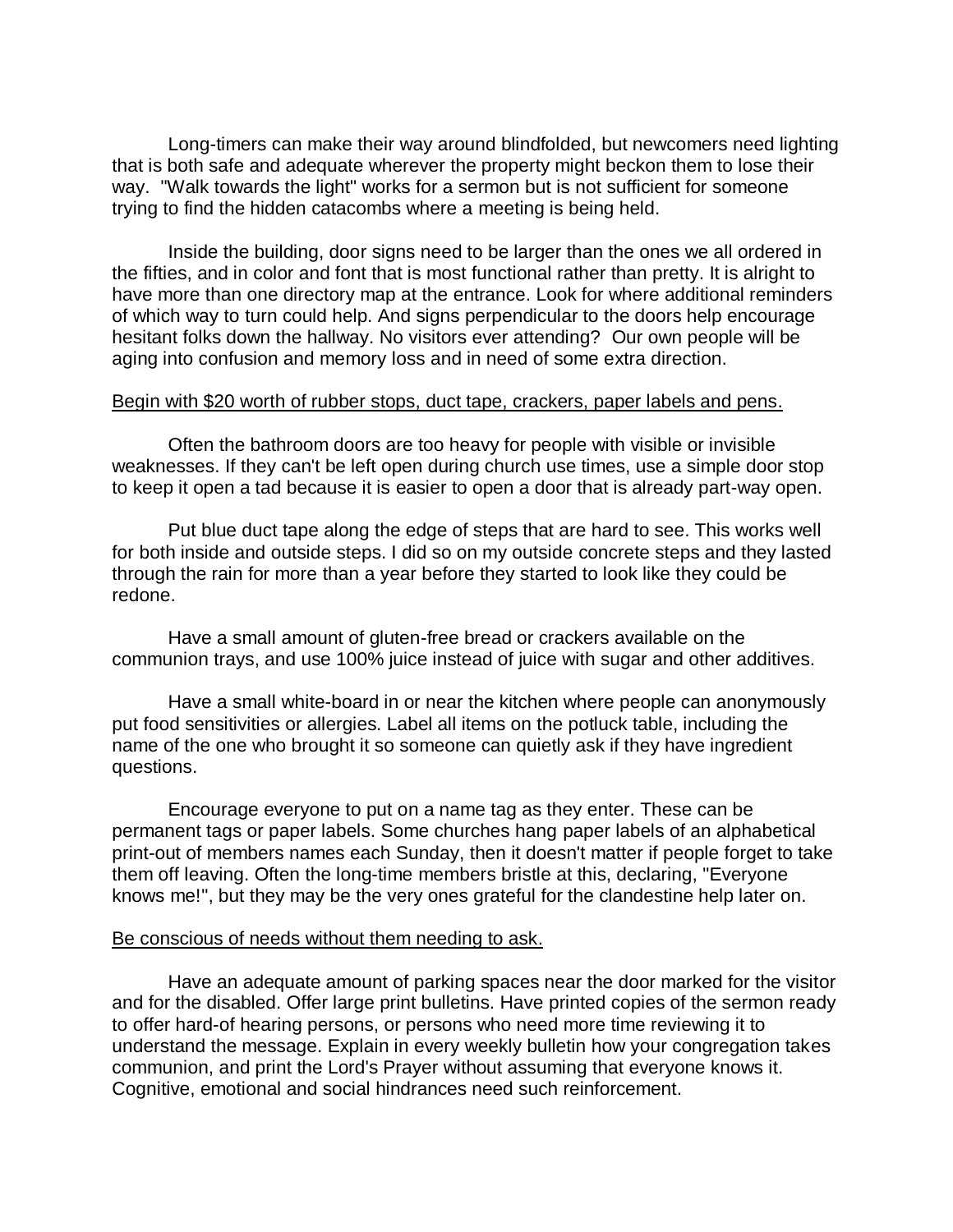Shortening several pews for wheelchair accommodation should happen in several places in the sanctuary for people to have a choice of where to sit. Only providing wheelchair space at the back signifies that they need to sit "in the back of the bus" where people don't need to see them. Consider placing a sturdy chair with arms to help persons sit and rise in one or two of these newly created spaces. The rise and slope of pews are difficult and painful for people with back issues and other physical frailties.

### Construction projects under fifty dollars.

You don't need to begin with ripping out the existing bathrooms. Full ADA compliance is the goal, but handicap accessibility can be achieved in varying levels along the way.

Install one or two handicap grab bars, one at an angle alongside the toilet and the other directly across if possible, as people's self-lifting abilities differ.

If you have antique low toilets, buy a ten dollar plastic riser and put it in a nicelooking basket near the bathroom stall. Remember to do this in both male and female bathrooms.

Where there is a step between rooms, install a simple handle on the door frame for an extra hand-hold while navigating.

In the "Fireside Room" or wherever there are low-lying stuffed sofas and chairs, unscrew the feet and replace them with larger and taller feet from the home improvement store. Don't pick spindly new legs because they look nice; pick substantial round or square legs that can hold up to precariously-balanced plopping down.

## Ramping it up.

Inexpensive threshold extenders purchased from mobility internet sites can help walkers and wheelchairs negotiate the bump. Where ramps are necessary, research the building codes for length, height, width, degree of slope, and turn-arounds.

At a foot of ramp needed for each inch of height, the length and sprawl of a ramp can be formidable. My own front porch is thirty inches high, involving only three concrete steps, but it would have required thirty feet of ramp! I purchased an electric lift for three thousand dollars, which at installment is set to the exact stopping place. An electrician will need to install the socket and lift.

There are definite benefits to a lift over a ramp. My lift is not an ugly color with an ugly industrial size and shape, but it blends in well with the exterior of my house. It was installed within an hour. There are no building permits needed. When I move, I can just unplug it and take it with me.